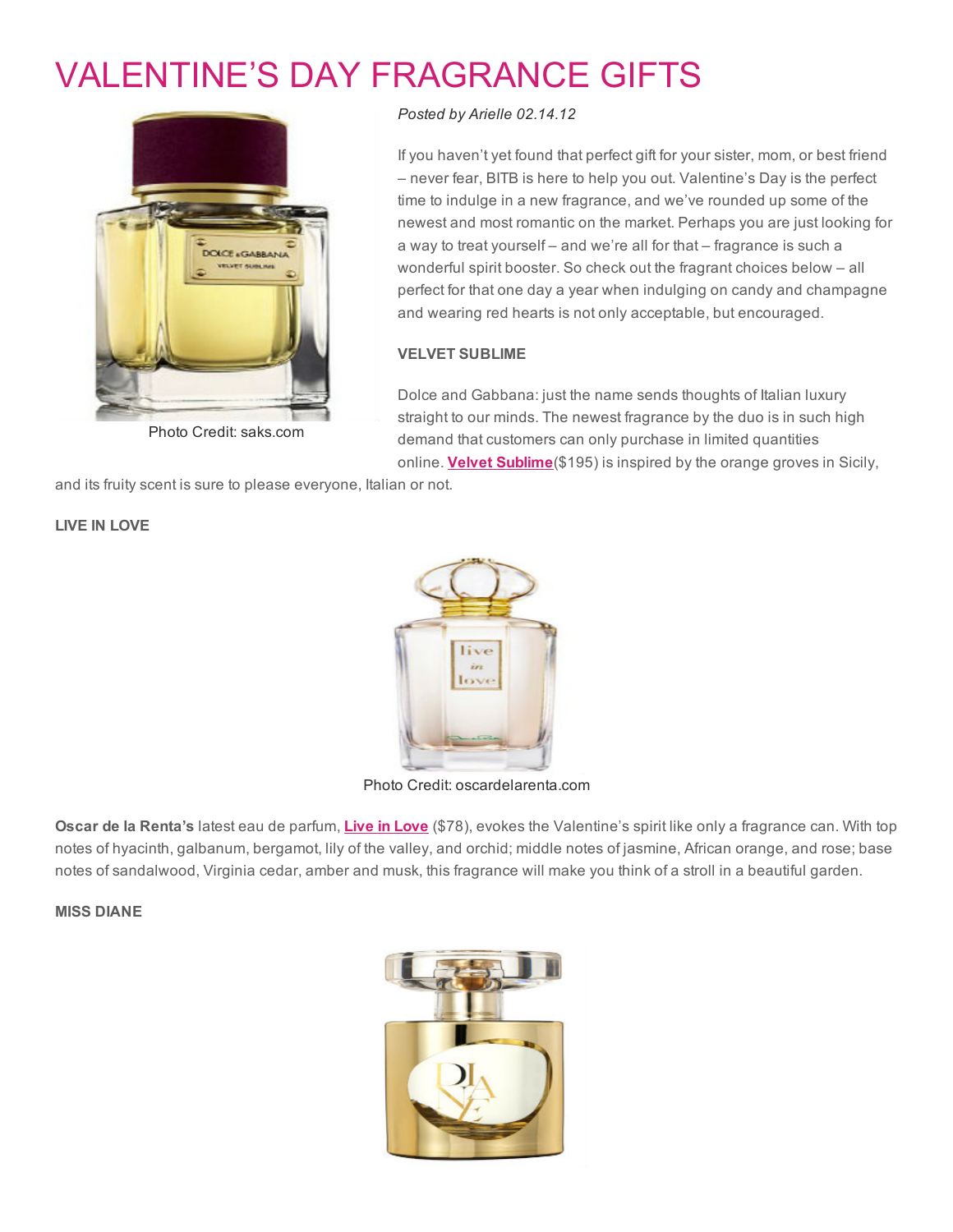#### Photo Credit: sephora.com

**Diane by Diane von [Furstenberg](http://rstyle.me/f9rgcuhmde)** (\$85) is the designer and fashion legend's latest take on fragrance and it's perfect for the sophisticated woman in your life. It's a little bit musky but also clean and crisp, so it'll satisfy many tastes. And a bonus: it's MUCH less expensive than most of Ms. von Furstenberg's famous wrap dresses, so you can feel glamorous without breaking the bank.

## A FLOWERBOMB



Photo Credit: sephora.com

A perfume made specifically for Valentine's Day? We're sold. Viktor & Rolf's newest creation, Valentine's Petite [Flowerbomb,](http://rstyle.me/g6snsfhmde) is just that: an explosion of florals, with notes of Sambac jasmine, Centifolia rose, Cattleya orchid, Ballerina freesia, and patchouli. It makes the perfect gift for a girlfriend or wife (guys, are you listening?!) or for a pretty pick-me-up just for yourself.

## SAY YES TO YELLOW



Photo Credit: macys.com

Just because your sweetie can't afford a real yellow diamond to give you (we'll forgive him), that doesn't mean you can't be dripping in them, thanks to Versace Yellow Diamond (\$88). The bottle is gorgeous with a huge "diamond" on top, and will look great in your bathroom, but more importantly, the smell is divine. It has notes of pear and orange blossom giving it just a hint of sweetness that will get you notices, but in a subtle way. After all, there's always next year for that canary ring, isn't there?

## BRING IT ON, SPRING